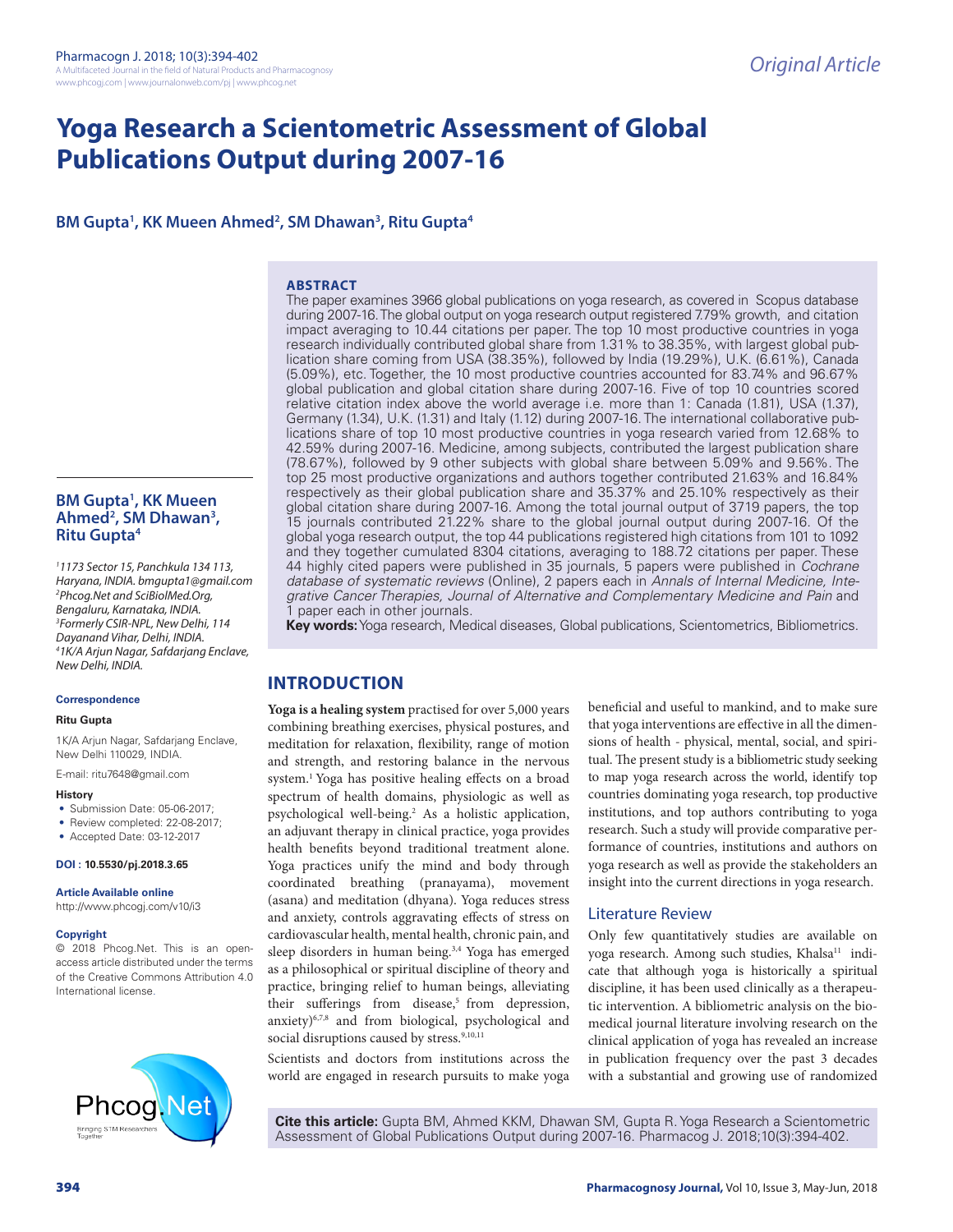controlled trials. Types of medical conditions have included psychopathological (e.g. depression, anxiety), cardiovascular (e.g. hypertension, heart disease), respiratory (e.g. asthma), diabetes and a variety of others. Jeter, Slutsky, Singh and Khalsa<sup>12</sup> conducted a bibliometric analysis on publications for yoga therapy research in clinical populations, using major electronic databases during 1967-2013. A total of 486 articles were analysed which met the inclusion criteria and were published in 217 different peer-reviewed journals from 29 different countries on 28,080 study participants. Overall, 45% of the studies published were randomized controlled trials, 18% were controlled studies, and 37% were uncontrolled studies. Most publications originated from India, followed by the United States and Canada. The top three disorders addressed by yoga interventions were mental health, cardiovascular disease, and respiratory disease. Field<sup>13</sup> reviewed empirical studies and meta-analysis publications on yoga from the last few years. The review includes demographics/prevalence of yoga as a practice, bibliometric analyses of the yoga publications and the use of yoga for physical fitness and cognitive function. Most of the studies reviewed here involve yoga effects on psychiatric and medical conditions. These include pregnancy, prenatal and postpartum depression; stress, PTSD, anxiety, and obesity; cardiovascular conditions including hypertension; pain syndromes including arthritis, headaches and low back pain; autoimmune conditions including asthma, type II diabetes and multiple sclerosis; immune conditions including HIV and breast cancer; and aging problems including balance, osteoporosis and Parkinson's. Cramer, Lauche and Dobos<sup>14</sup> investigated a growing number of randomized controlled trials (RCTs) for the therapeutic value of yoga interventions, with a view to provide a comprehensive review of the characteristics of the totality of available randomized yoga trials published during 1975-2014. A total of 366 papers were included, reporting 312 RCTs from 23 different countries with 22,548 participants. The median study sample size was 59. Two hundred sixty-four RCTs (84.6%) were conducted with adults, 105 (33.7%) with older adults and 31 (9.9%) with children. Eighty-four RCTs (26.9%) were conducted with healthy participants. Other trials enrolled patients with one of 63 varied medical conditions; the most common being breast cancer (17 RCTs, 5.4%), depression (14 RCTs, 4.5%), asthma (14 RCTs, 4.5%) and type 2 diabetes mellitus (13 RCTs, 4.2%). Whilst 119 RCTs (38.1%) did not define the style of yoga used, 35 RCTs (11.2%) used Hatha yoga and 30 RCTs (9.6%) yoga breathing. The remaining 128 RCTs (41.0%) used 46 varied yoga styles, with a median intervention length of 9 weeks (range 1 day to 1 year; interquartile range=5, 12). Two hundred and forty-four RCTs (78.2%) used yoga postures, 232 RCTs (74.4%) used breath control, 153 RCTs (49.0%) used meditation and 32 RCTs (10.3%) used philosophy lectures. One hundred and seventy-four RCTs (55.6%) compared yoga with no specific treatment; 21 varied control interventions were used in the remaining RCTs.

# **OBJECTIVES**

The main objectives of this study are to study the performance of global yoga research with reference to its interventions in medical diseases based on bibliometric analysis of publications output covered in Scopus database during 2007-16. In particular, the study focuses on the following objectives: (i) To study the growth of world research output in yoga research and its citation impact; (ii) To study the international collaboration share of top 10 most productive countries; (iii) To study the global research output by broad subject areas and the dynamics of its growth and decline; (iv) To study the trends in yoga interventions in medical diseases by identifying significant keywords; (v) To study the publication productivity and citation impact of top 25 most productive organizations and authors; (vi) To study the modes of communication in research and (vii) to study the characteristics of top 44 highly cited papers.

# **METHODOLOGY**

Traditionally yoga is a combination of asana, pranayama, and meditation. Yoga is largely based on Patanjali or Hatha yoga, and it is also an umbrella term for the many newly formed styles since the adoption of yoga in the West.

The study retrieved and downloaded 10-year publication data of the world output in yoga research from the Scopus database (http://www. scopus.com) covering the period 2007-16. Keywords, such as "yoga'' or 'yoga therapy" or ''pranayama" or ''asana" were incorporated in the search string and qualified these keywords with "keyword tag" and "Source Title tag", and in addition incorporated in this search string the period '2007-16' within "date range tag". Finally this search string was applied for searching global publication data on global ypga research. The search string was subsequently refined by "subject area tag", "country tag", "source title tag", "journal title name" and "affiliation tag", to get data/information on the distribution of publications output by subject, collaborating countries, author-wise, organization-wise and journalwise, etc. For citation data, citations to publications were also collected from date of publication till 29 January 2017.

(KEY(yoga or yoga therapy or pranayama or asana) OR TITLE(yoga or yoga therapy or pranayama or asana)) AND PUBYEAR > 2006 AND PUBYEAR < 2017

(((KEY(yoga or yoga therapy or pranayama or asana) OR TITLE(yoga or yoga therapy or pranayama or asana)) AND PUBYEAR > 2006 AND PUBYEAR < 2017) and (TITLE-ABS-KEY(depression) AND PUB-YEAR > 2006 AND PUBYEAR < 2017))

## **ANALYSIS**

## Publications Analysis

The world output in the field of yoga research cumulated to a total of 3966 publications in 10 years during 2007-16. The global research output on yoga topics registered 7.79% growth, with its annual output growing from 244 in the year 2007 to 437 publications in the year 2016. Even at macro level, the yoga research output registered 74.76% quinquennial growth, up from 1445 during 2007-11 to 2521 publications in the succeeding five-year period 2012-16.

Of the total global publications output, 72.57% (2878) appeared as conference papers, 13.51% (536) as articles, 5.22% (207) as reviews, 3.88% (154) articles in press, 1.79% (71) as book chapters and the rest as conference reviews, editorials, short surveys, notes, letters and books. The citation impact of global publications on yoga research averaged to 10.44 citations per publication (CPP) during 2007-16; Comparative citation performance evaluation reveals that five-yearly citation impact averaged to a high of 18.41 CPP for the period 2007-11, but declined to 5.87 CPP in the succeeding five-year period 2012-16 (Table 1).

## Top 10 Most Productive Countries in Yoga Research

Yoga research is though spread across as many as 77 countries in the world, but the geographical distribution of research productivity in the yoga field is highly skewed, confined mainly to top 10 countries. These 10 countries together account for 83.74% world publication share and 96.67% world citation share during 2007-16. Macro level global publication performance evaluation reveals that cumulative five-yearly global publication share jumped moderately up from 79.38% during 2007-11 to 86.24% during succeeding 5-year period 2012-16. Global publication share of each of top 10 countries varied widely -- 1.31% to 38.35% -- (55 to 1521 publications) with the USA accounting for the highest publication share (38.35%), followed by India (19.29% share), U.K. (6.61%), Canada (5.09% share), Australia (4.54% share), Germany (4.39%), Brazil (1.41%), Italy (1.39%) , South Korea (1.36%) and China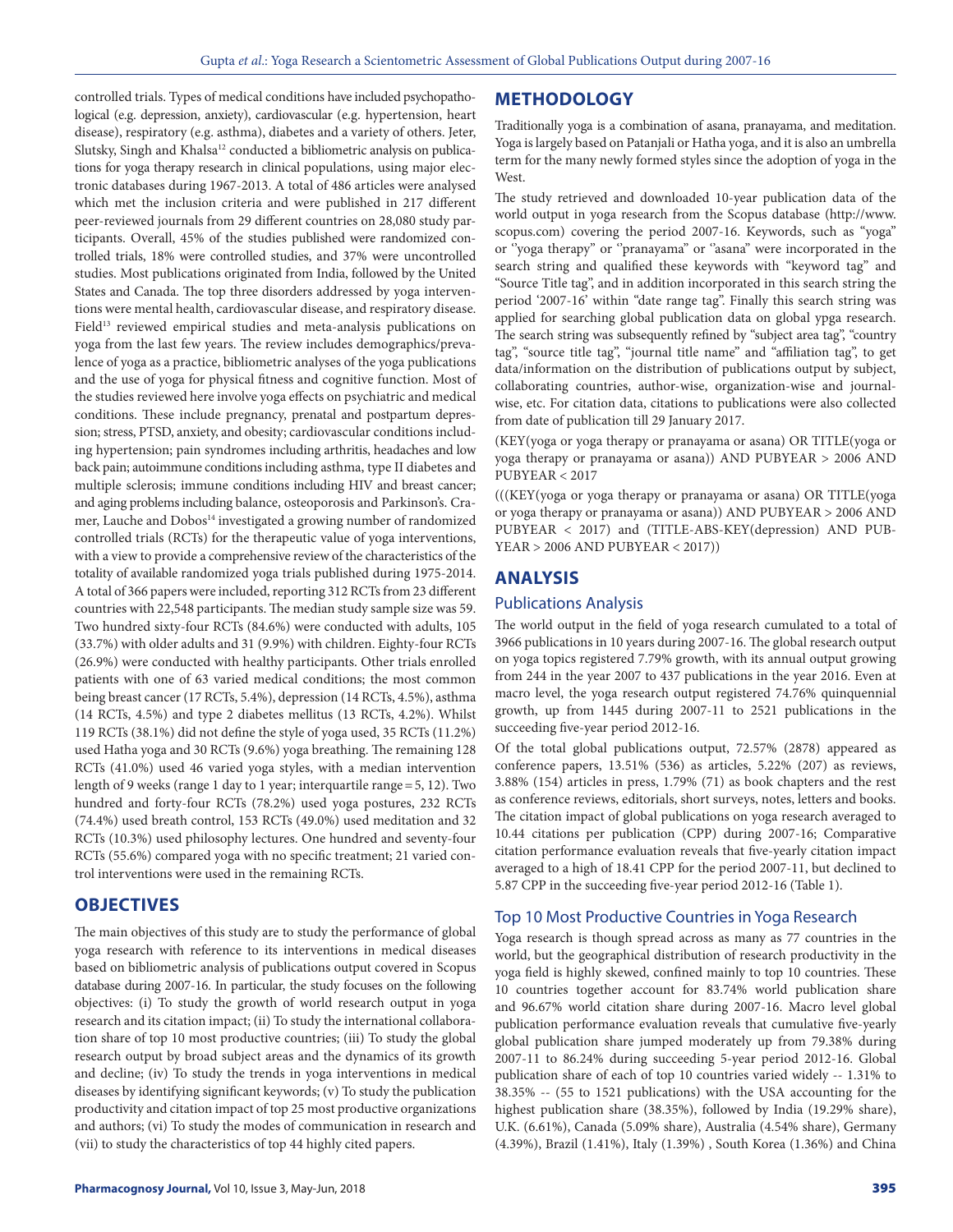(1.31%) during 2007-17 (Table 2). Only two countries, USA and UK, witnessed jump in their cumulative five-yearly global publication share by 0.43% and 0.54%. Whereas the other eight countries - India, Germany, South Korea, Australia, China, Italy, Brazil, and Canada - witnessed decline in their cumulative five-yearly global publication share by 0.002% to 1.34% during the period from 2007-11 to 2012-16. As stated earlier the geographical distribution of publications across 77 countries is highly skewed with 45 accounting 1-10 papers each, 22 countries for 11-50 papers each, 4 countries for 51-100 papers each, 5 countries for 174 to 765 papers each and 1 country for 1521 papers. Five of top 10 countries - Canada (1.81), USA (1.37), Germany (1.34), U.K. (1.31) and Italy (1.12) -- scored relative citation index above the world average of 1 during 2007-16 (Table 2).

## **Table 1: Global Publication Output in Yoga Research, 2007-16.**

| <b>Publication</b> |           | <b>World</b> |            |
|--------------------|-----------|--------------|------------|
| <b>Period</b>      | <b>TP</b> | <b>TC</b>    | <b>CPP</b> |
| 2007               | 244       | 7726         | 31.66      |
| 2008               | 216       | 4625         | 21.41      |
| 2009               | 266       | 4665         | 17.54      |
| 2010               | 327       | 4365         | 13.35      |
| 2011               | 392       | 5225         | 13.33      |
| 2012               | 462       | 5381         | 11.65      |
| 2013               | 541       | 4694         | 8.68       |
| 2014               | 547       | 2895         | 5.29       |
| 2015               | 534       | 1489         | 2.79       |
| 2016               | 437       | 331          | 0.76       |
| 2007-11            | 1445      | 26606        | 18.41      |
| 2012-16            | 2521      | 14790        | 5.87       |
| 2007-16            | 3966      | 41396        | 10.44      |

TP=Total Papers; TC=Total Citations; CPP=Citations Per Paper

## **Table 2: Global Publication Share of Top 10 Most Productive Countries in Yoga Research during 2007-16.**

## International Collaboration

The international collaborative share of top 10 countries in yoga research in their respective national output varied from 12.68% to 42.59%, with highest share coming from South Korea (42.59%), followed by China (38.46%), Germany (37.93%), U.K. (35.88%), Italy (34.55%), Canada (32.67%), Australia (29.44%), Brazil (17.86%), USA (12.69%) and India (12.68%) during 2007-16.

## Subject-Wise Distribution of Research Output

The yoga research output published globally during 2007-16 is distributed across nine sub-fields (as identified in Scopus database classification), with medicine accounting for the highest publications share (78.67%), followed by psychology (9.56%), biochemistry, genetics and molecular biology (9.53%), health profession (8.90%), nursing (8.63%), social sciences (7.56%), arts and humanities (6.98%), pharmacology, toxicology and pharmaceutics (5.85%) and neurosciences (5.09%) during 2007-16.

The yoga-related research activity across major disciplines was compared on activity index measure. The world average activity index of a given subject is taken as 100. The activity index computes changes in research activity in a discipline over time 2007-11 to 2012-16 compared to the world average activity of the discipline, the index value of which is taken as 100. The study found rise over time in research activity in medicine (from 99.84 to 100.09), social sciences (from 86.36 to 107.82) and neurosciences (from 92.39 to 104.36). Besides, the study also found decline in research activity over time in health profession (from 107.30 to 95.82) and nursing (from 121.63 to 87.60) during the period from 2007-11 to 2012-16. Psychology, compared to other subjects, registered the highest impact of 11.83 citations per paper, followed by biochemistry, genetics and molecular biology (11.79), medicine (11.47), nursing (10.29), health profession (7.89), pharmacology, toxicology and pharmaceutics (7.16), arts and humanities (4.35) and social sciences (3.55) during 2007-16 (Table 3).

# Significant Keywords

More than 90% of the yoga research publications are devoted to yoga interventions in medical and allied sciences. A large number of significant keywords (under broad disease groups) which seek to highlight research

| S.No           | <b>Name of the Country</b>              |                | <b>Number of Papers</b> |         |                | <b>Share of Papers</b> |                | <b>TC</b> | <b>CPP</b> | HI.  | <b>ICP</b> | %ICP  | <b>RCI</b> |
|----------------|-----------------------------------------|----------------|-------------------------|---------|----------------|------------------------|----------------|-----------|------------|------|------------|-------|------------|
|                |                                         | $2007 -$<br>11 | $2012 -$<br>16          | 2007-16 | $2007 -$<br>11 | $2012 -$<br>16         | $2007 -$<br>16 |           |            |      |            |       |            |
|                | <b>USA</b>                              | 565            | 956                     | 1521    | 39.10          | 37.92                  | 38.35          | 21703     | 14.27      | 62   | 193        | 12.69 | 1.37       |
| $\overline{2}$ | India                                   | 245            | 520                     | 765     | 16.96          | 20.63                  | 19.29          | 5204      | 6.80       | 34   | 97         | 12.68 | 0.65       |
| 3              | U.K.                                    | 109            | 153                     | 262     | 7.54           | 6.07                   | 6.61           | 3586      | 13.69      | 31   | 94         | 35.88 | 1.31       |
| $\overline{4}$ | Canada                                  | 73             | 129                     | 202     | 5.05           | 5.12                   | 5.09           | 3811      | 18.87      | 34   | 66         | 32.67 | 1.81       |
| 5              | Australia                               | 58             | 122                     | 180     | 4.01           | 4.84                   | 4.54           | 1658      | 9.21       | 20   | 53         | 29.44 | 0.88       |
| 6              | Germany                                 | 42             | 132                     | 174     | 2.91           | 5.24                   | 4.39           | 2429      | 13.96      | 29   | 66         | 37.93 | 1.34       |
| 7              | <b>Brazil</b>                           | 17             | 39                      | 56      | 1.18           | 1.55                   | 1.41           | 430       | 7.68       | 11   | 10         | 17.86 | 0.74       |
| 8              | Italy                                   | 15             | 40                      | 55      | 1.04           | 1.59                   | 1.39           | 643       | 11.69      | 15   | 19         | 34.55 | 1.12       |
| 9              | South Korea                             | 11             | 43                      | 54      | 0.76           | 1.71                   | 1.36           | 316       | 5.85       | 9    | 23         | 42.59 | 0.56       |
| 10             | China                                   | 12             | 40                      | 52      | 0.83           | 1.59                   | 1.31           | 239       | 4.60       | 9    | 20         | 38.46 | 0.44       |
|                | Total                                   | 1147           | 2174                    | 3321    | 79.38          | 86.24                  | 83.74          | 40019     | 12.05      | 25.4 | 641        | 19.30 | 1.15       |
|                | World                                   | 1445           | 2521                    | 3966    |                |                        |                | 41396     | 10.44      |      |            |       |            |
|                | Share of 10 Countries<br>in World Total | 79.38          | 86.24                   | 83.74   |                |                        |                | 96.67     |            |      |            |       |            |

TP=Total Papers; TC=Total Citations; CPP=Citations Per Paper; HI=h-index; ICP=International Collaborative Papers; RCI=Relative Citation Index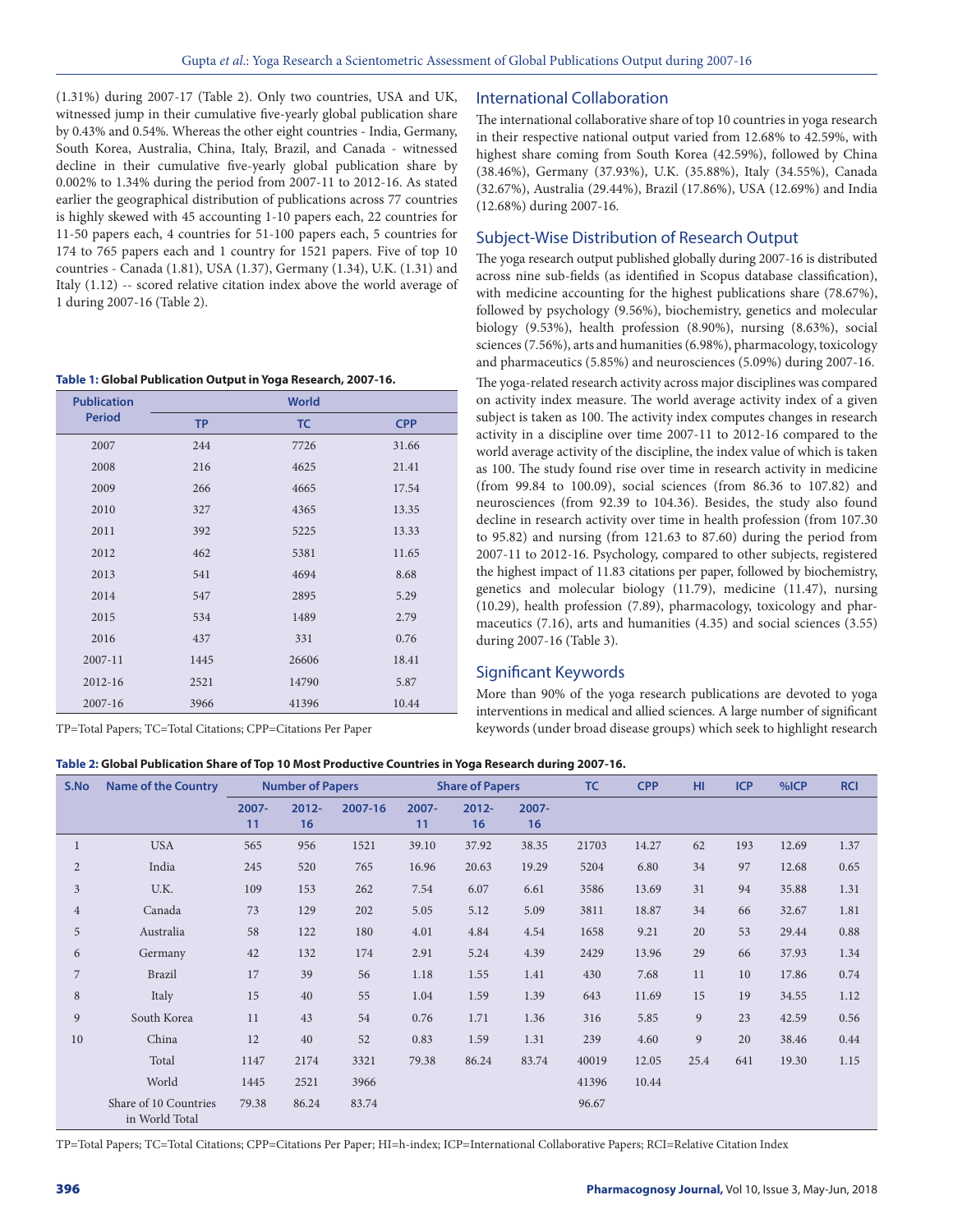| Subject*                                        |         | <b>Number of Papers (TP)</b> |         | <b>Activity Index</b> |         | <b>TC</b> | <b>CPP</b> | %TP     |
|-------------------------------------------------|---------|------------------------------|---------|-----------------------|---------|-----------|------------|---------|
|                                                 | 2007-11 | 2012-16                      | 2007-16 | 2007-11               | 2012-16 | 2007-16   | 2007-16    | 2007-16 |
| Medicine                                        | 1135    | 1985                         | 3120    | 99.84                 | 100.09  | 35784     | 11.47      | 78.67   |
| Psychology                                      | 119     | 260                          | 379     | 86.18                 | 107.92  | 4482      | 11.83      | 9.56    |
| Biochemistry, Genetics and<br>Molecular Biology | 122     | 256                          | 378     | 88.58                 | 106.54  | 4456      | 11.79      | 9.53    |
| Health Profession                               | 138     | 215                          | 353     | 107.30                | 95.82   | 2785      | 7.89       | 8.90    |
| Nursing                                         | 152     | 191                          | 343     | 121.63                | 87.60   | 3531      | 10.29      | 8.65    |
| Social Sciences                                 | 87      | 213                          | 300     | 79.59                 | 111.70  | 1064      | 3.55       | 7.56    |
| Arts and Humanities                             | 85      | 192                          | 277     | 84.22                 | 109.04  | 1206      | 4.35       | 6.98    |
| Pharmacology, Toxicology and<br>Pharmaceutics   | 73      | 159                          | 232     | 86.36                 | 107.82  | 1662      | 7.16       | 5.85    |
| Neurosciences                                   | 68      | 134                          | 202     | 92.39                 | 104.36  | 3502      | 17.34      | 5.09    |
| World Output                                    | 1445    | 2521                         | 3966    | 100.00                | 100.00  |           |            |         |

|  |  | Table 3: Subject-Wise Breakup of Global Publications in Yoga Research during 2007-16. |
|--|--|---------------------------------------------------------------------------------------|
|  |  |                                                                                       |

There is overlapping of literature covered under various subjects

TP=Total Papers; TC=Total Citations; CPP=Citations Per Paper

trends in yoga interventions, were identified from the literature and are listed in the decreasing order of the frequency of their occurrence during 2007-16 (Table 4). In terms of individual diseases, the largest yoga interventions were on depression (312 papers), stress (369 papers), anxiety (186 papers), breast cancer (138), neurologic disease (133), obesity (127), pain (125), anxiety disorders (119), chronic pain (104), stress (91), stress management (89), psychological stress (87), neoplasm (84), low back pain (79), insomnia (78), mental health (78), osteopathic medicine (77), mental stress (73), breast neoplasms (70), asthma (62), fibromyalgia (58), cardiovascular disease (54), diabetes mellitus (54), hypertension (53), blood pressure (48), rheumatoid arthritis (44), schizophrenia (43), pregnancy (43), post-traumatic stress (42), eating disorders (42), menopause syndrome (41), mental stress (40), major depression (40), non-Insulin Dependent Diabetes Mellitus (40), mental disease (39), headache (39), knee osteoarthritis (37), menopause (36), neck pain (36), occupational therapy (34), backache (31), gastrointestinal symptoms (31), etc.

## Profile of Top 25 Most Productive Global Organizations.

In global yoga research, the productivity of 25 most productive global organizations varied from 21 to 58 publications and together they contributed 21.63% (858) publication share and 35.37% (14640) citation share to its cumulative publications output during 2007-16. The scientometric profile of these 25 organizations is presented in Table 5. Nine of these organizations registered publications output greater than the group average of 34.32: Veterans Affairs Medical Center, USA (58 papers), University of Washington, Seattle, USA (55 papers), National Institute of Mental Health and Neurosciences, Bangalore, India (51 papers), University of California, Los Angles, USA (50 papers), University of Duisburg-Essen, Germany (49 papers), Harvard Medical School, USA (41 papers), Brigham and Women's Hospital, Boston, USA (40 papers), University of California, San Francisco, USA(38 papers) and University of Toronto, Canada (36 papers) during 2007-16.

Nine organizations registered citation impact above the group average of 17.06 citations per publication during 2007-16: University of British Columbia, Canada (36.43), Boston University School of Medicine, USA (33.28), University of California, San Francisco, USA (30.53) Harvard Medical School, USA (28.07), University of Calgary, Canada (25.40), Massachusetts General Hospital, USA (19.74), University of California, Los Angles, USA (18.76), University of Texas M.D. Anderson Cancer Center, USA (18.62) and University of Pennsylvania, USA (17.84) during 2007-16.

Fourteen organizations registered h-index above the group average of 12.68: University of California, San Francisco, USA, Harvard Medical School, USA and Veterans Affairs Medical Center, USA (18 each), Veterans Affairs Medical Center, USA, University of Duisburg-Essen, Germany, Brigham and Women's Hospital, Boston, USA and University of Washington, Seattle, USA (17 each), Group Health Research Institute, Seattle, USA (16), Boston University School of Medicine, USA, University of Calgary, Canada, Massachusetts General Hospital, USA, University of Sydney, Australia, University of Toronto, Canada and National Institute of Mental Health and Neurosciences, Bangalore, India (13 each) during 2007-16.

Thirteen organizations contributed international collaborative publications share above the group average of 22.14%: University of Exeter, U.K. (50.0%), University of Technology, Sydney, Australia (48.15%), University of Calgary, Canada (40.0%), University of Toronto, Canada (38.89%), Massachusetts General Hospital, USA (37.04%), University of Duisburg-Essen, Germany (36.73%), University of British Columbia, Canada and University of Texas M.D. Anderson Cancer Center, USA (28.57% each), Brigham and Women's Hospital, Boston, USA (27.5%),University of California, San Francisco, USA (26.32%) and University of California, San Diego, USA (25.81%) during 2007-16.

Nine organizations registered the relative citation index above the group average (1.63) of all organizations: University of British Columbia, Canada (3.49), Boston University School of Medicine, USA (3.19), University of California, San Francisco, USA (2.92), Harvard Medical School, USA (2.69), University of Calgary, Canada (2.43), Massachusetts General Hospital, USA (1.89), University of California, Los Angles, USA (1.80), University of Texas M.D. Anderson Cancer Center, USA (1.78) and University of Pennsylvania, USA (1.71) during 2007-16.

## Profile of Top 25 Most Productive Authors.

In the field of global yoga research, the research productivity of top 25 most productive authors varied from 13 to 69 publications. Together they contributed 16.84% (668) global publication share and 25.10% (10389) citation share during 2007-16. The scientometric profile of these 25 authors is presented in Table 6.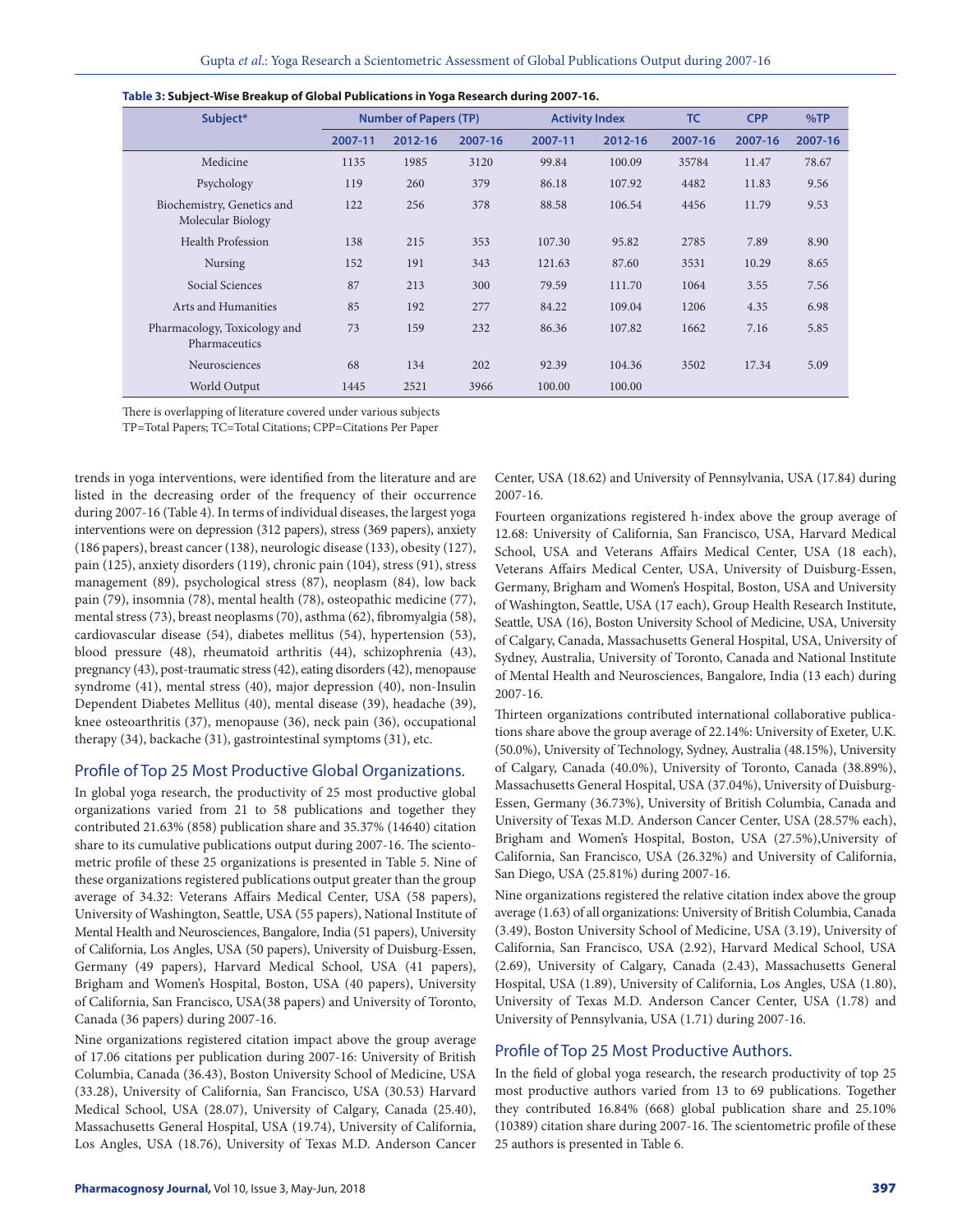# **Table 4: List of Significant Keywords in Literature on Yoga Interventions in Medical Diseases during 2007-16.**

| <b>Disease (Number of Papers)</b>        | <b>Keywords (Frequency)</b>                                                                                                                                                                                                                                                                                                                                                                                                                     |
|------------------------------------------|-------------------------------------------------------------------------------------------------------------------------------------------------------------------------------------------------------------------------------------------------------------------------------------------------------------------------------------------------------------------------------------------------------------------------------------------------|
| Mental Health (203)                      | Mental health (78), Mental stress (40), Mental disease (39), Mental disorders (19)                                                                                                                                                                                                                                                                                                                                                              |
| Depression (377)                         | Depression (312), Major depression (40)                                                                                                                                                                                                                                                                                                                                                                                                         |
| Fatigue (170)                            | Fatigue (170)                                                                                                                                                                                                                                                                                                                                                                                                                                   |
| Anxiety (313)                            | Anxiety (186), Anxiety disorders (119), Hospital anxiety and depression scale(16), Generalized anxiety disorder (15)                                                                                                                                                                                                                                                                                                                            |
| Stress (369)                             | Stress (91), Stress management (89), Psychological stress (87), Mental stress (73), Post-traumatic stress (42), Distress syndrome<br>(27),                                                                                                                                                                                                                                                                                                      |
| Physical Fitness (47)                    | Physical Fitness (23)                                                                                                                                                                                                                                                                                                                                                                                                                           |
| Pulmonary disease                        | Chronic obstructive pulmonary disease (12), Chronic obstructive lung disease (10), Lung function (8)                                                                                                                                                                                                                                                                                                                                            |
| Blood Pressure and<br>Hypertension (109) | Hypertension (53), Blood pressure (48)                                                                                                                                                                                                                                                                                                                                                                                                          |
| Metabolic Endocrine                      | Metabolic Endocrine (4), Glucose regulation (4), Menopause syndrome (41), Menopause (36), Vitamin deficiency (10)                                                                                                                                                                                                                                                                                                                               |
| Musculoskeletal disease (80)             | Musculoskeletal disease (25), Musculoskeletal pain (17), Musculoskeletal manipulations (10)                                                                                                                                                                                                                                                                                                                                                     |
| Arthritis (59)                           | Rheumatoid arthritis (44), Knee Osteoarthritis (37), Osteoarthritis (23) Hip Osteoarthritis (10)                                                                                                                                                                                                                                                                                                                                                |
| Osteoporosis (165)                       | Osteopathic medicine (77), Osteoporosis (20)                                                                                                                                                                                                                                                                                                                                                                                                    |
| Fibromyalgia syndrome (61)               | Fibromyalgia (58)                                                                                                                                                                                                                                                                                                                                                                                                                               |
| Rheumatic diseases                       | Rheumatic arthritis (44), Rheumatic diseases (13),), Rheumatology (3)                                                                                                                                                                                                                                                                                                                                                                           |
| Pain (389)                               | Pain (125), Chronic pain (104), Low back pain (79), Pain assessment (68), Headache (39), Pain management (38), Backache<br>(31), Abdominal pain (25), Neuropathic pain (25), Cancer pain (24), Migraine (23), Knee Pain (20), Carpal tunnel syndrome<br>(14)                                                                                                                                                                                    |
| Cancer (343)                             | Breast cancer (138), neoplasm (84)Breast neoplasms (70), Cancer therapy (67), Cancer survivor (61), Cancer (57), Cancer<br>radiography (53), Cancer chemography (51), Multimodality cancer therapy (38), Oncology (37), Cancer fatigue (29), Prostate<br>cancer (27), Cancer pain (24), Cancer hormone therapy (23), Cancer surgery (21), Cancer staging (19), medical oncology (17),<br>Head and Neck cancer (14), Female Genital neoplasm (8) |
| Heart Diseases (222)                     | Cardiovascular disease (54), Heart rate (43), Cardiovascular risk (26), Heart rate variability (23), Heart failure (19), Heart<br>infarction (16), Cerebrovascular disease (3), Ischemic heart disease (3)                                                                                                                                                                                                                                      |
| Respiratory diseases (100)               | Asthma $(62)$ ,                                                                                                                                                                                                                                                                                                                                                                                                                                 |
| Sleep disorders (87)                     | Insomnia (78), Sleep disorder (24), Sleep ignition and maintainence disorder (16)                                                                                                                                                                                                                                                                                                                                                               |
| Neuro disorders                          | Neurologic disease (133), Schizophrenia (43), Epilepsy (27), Parkinson disease (27), Stroke (27), Dementia (29), bipolar<br>disorder (20), Panic (15) Learning Disorders (8), Cerebral palsy (3),                                                                                                                                                                                                                                               |
| <b>HIV/AIDS</b>                          | $HIV$ Infection (19), AIDS (5), $HIV/AIDS(3)$                                                                                                                                                                                                                                                                                                                                                                                                   |
| Diabetes (103)                           | Diabetes Mellitus (54), Non-Insulin Dependent Diabetes Mellitus (40), Diabetes Mellitus, Type 2 (13), Insulin Dependent<br>Diabetes Mellitus (7)                                                                                                                                                                                                                                                                                                |
| Gastro disease(68)                       | Gastrointestinal symptoms (31), Gastroesophageal reflux (11), Gastrointestinal disease (16)                                                                                                                                                                                                                                                                                                                                                     |
| Bowel Syndrome (24)                      | Irritable bowel syndrome (11)                                                                                                                                                                                                                                                                                                                                                                                                                   |
| Pregnancy (53)                           | Pregnancy (43), Pregnancy complications (13), Premature labor (7)                                                                                                                                                                                                                                                                                                                                                                               |
| Obesity (127)                            | Obesity (127), Body mass (22), Weight reduction (18), Body Weight *14), Overweight (7)                                                                                                                                                                                                                                                                                                                                                          |
| Autoimmune diseases (9)                  |                                                                                                                                                                                                                                                                                                                                                                                                                                                 |
| Allergy (22)                             | Allergy (12), Sinusitis (4), Rhinitis (3)                                                                                                                                                                                                                                                                                                                                                                                                       |
| Kidney                                   | Kidney failure (9), Kidney disease (8)                                                                                                                                                                                                                                                                                                                                                                                                          |
| Ortho                                    | Neck pain (36), Knee (13), Hand Grip (12), Knee Joint (9), Leg pain (10), Leg (6)                                                                                                                                                                                                                                                                                                                                                               |
| Malaria                                  | Malaria (7)                                                                                                                                                                                                                                                                                                                                                                                                                                     |
| Fertility                                | Male Fertility (4)                                                                                                                                                                                                                                                                                                                                                                                                                              |
| Occupational diseases                    | Occupational therapy (34), Occupational health (19)Occupational disease (7)                                                                                                                                                                                                                                                                                                                                                                     |
| Eating disorders                         | Eating disorders (42)                                                                                                                                                                                                                                                                                                                                                                                                                           |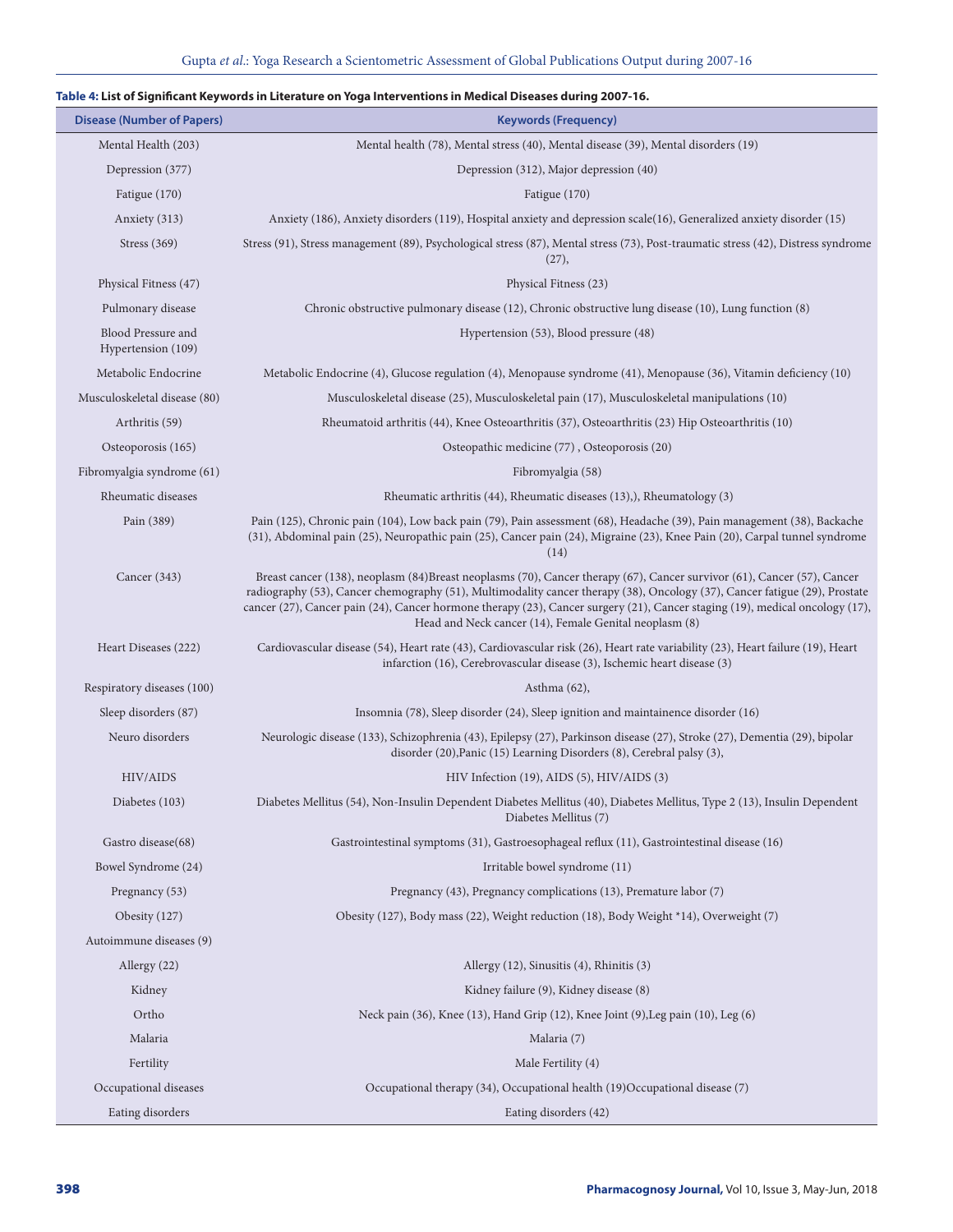| Gupta et al.: Yoga Research a Scientometric Assessment of Global Publications Output during 2007-16 |  |  |  |
|-----------------------------------------------------------------------------------------------------|--|--|--|
|-----------------------------------------------------------------------------------------------------|--|--|--|

| <b>Name of the Organization</b>                                                            | <b>TP</b> | <b>TC</b> | <b>CPP</b> | HI             | <b>ICP</b>     | %ICP  | <b>RCI</b> |
|--------------------------------------------------------------------------------------------|-----------|-----------|------------|----------------|----------------|-------|------------|
| Veterns Affairs Medical Center, USA                                                        | 58        | 951       | 16.40      | $18\,$         | 7              | 12.07 | 1.57       |
| University of Washington, Seattle, USA                                                     | 55        | 770       | 14.00      | 17             | $\overline{4}$ | 7.27  | 1.34       |
| National Institute of Mental Health and Neurosciences, Bangalore, India                    | 51        | 566       | 11.10      | 13             | 5              | 9.80  | 1.06       |
| University of California, Los Angles, USA                                                  | 50        | 938       | 18.76      | 17             | 5              | 10.00 | 1.80       |
| University of Duisburg-Essen, Germany                                                      | 49        | 831       | 16.96      | 17             | 18             | 36.73 | 1.62       |
| Harvard Medical School, USA                                                                | 41        | 1151      | 28.07      | 18             | 10             | 24.39 | 2.69       |
| Brigham and Women's Hospital, Boston, USA                                                  | 40        | 622       | 15.55      | 17             | 11             | 27.50 | 1.49       |
| University of California, San Francisco, USA                                               | 38        | 1160      | 30.53      | 18             | 10             | 26.32 | 2.92       |
| University of Toronto, Canada                                                              | 36        | 532       | 14.78      | 13             | 14             | 38.89 | 1.42       |
| All India Institute of Medical Sciences, India                                             | 33        | 246       | 7.45       | 9              | $\overline{2}$ | 6.06  | 0.71       |
| Group Health Research Institute, Seattle, USA                                              | 33        | 528       | 16.00      | 16             | 6              | 18.18 | 1.53       |
| University of Sydney, Australia                                                            | 32        | 522       | 16.31      | 13             | 8              | 25.00 | 1.56       |
| University of Pennsylvania, USA                                                            | 31        | 553       | 17.84      | 12             | 3              | 9.68  | 1.71       |
| University of California, San Diego, USA                                                   | 31        | 354       | 11.42      | 11             | $\,8\,$        | 25.81 | 1.09       |
| University of Calgary, Canada                                                              | 30        | 762       | 25.40      | 13             | 12             | 40.00 | 2.43       |
| University of British Columbia, Canada                                                     | 28        | 1020      | 36.43      | 12             | $\,8\,$        | 28.57 | 3.49       |
| University of Technology, Sydney, Australia                                                | 27        | 200       | 7.41       | $\,8\,$        | 13             | 48.15 | 0.71       |
| Massachusetts General Hospital, USA                                                        | 27        | 533       | 19.74      | 13             | 10             | 37.04 | 1.89       |
| Patanjali Research Foundation, Haridwar                                                    | 25        | 165       | 6.60       | $\overline{7}$ | 5              | 20.00 | 0.63       |
| Jawaharlal Institute of Postgraduate Medical Education and Research,<br>Pondicherry, India | 25        | 131       | 5.24       | 7              | $\mathbf{1}$   | 4.00  | 0.50       |
| Boston University School of Medicine, USA                                                  | 25        | 832       | 33.28      | 13             | $\sqrt{5}$     | 20.00 | 3.19       |
| University of Pittsburg, USA                                                               | 25        | 393       | 15.72      | 10             | 5              | 20.00 | 1.51       |
| University of Exeter, U.K.                                                                 | 24        | 179       | 7.46       | 7              | 12             | 50.00 | 0.71       |
| Mayo Clinic, USA                                                                           | 23        | 310       | 13.48      | 11             | 2              | 8.70  | 1.29       |
| University of Texas M.D. Anderson Cancer Center, USA                                       | 21        | 391       | 18.62      | 7              | 6              | 28.57 | 1.78       |
| Total of 20 organizations                                                                  | 858       | 14640     | 17.06      | 12.68          | 190            | 22.14 | 1.63       |
| Total of World                                                                             | 3966      | 41396     | 10.44      |                |                |       |            |
| Share of top 20 organizations in World total output                                        | 21.63     | 35.37     |            |                |                |       |            |

| Table 5: Scientometric Profile of Top 25 Most Productive Global Organizations in Global Yoga Research during 2007-16. |  |  |
|-----------------------------------------------------------------------------------------------------------------------|--|--|
|                                                                                                                       |  |  |
|                                                                                                                       |  |  |

TP=Total Papers; TC=Total Citations; CPP=Citations Per Paper; HI=h-index; ICP=International Collaborative Papers; RCI=Relative Citation Index

Eleven authors registered publications output above the group average of 26.72: S. Telles (69 papers), H.R.Nagendra (52 papers), H. Cramer (48 papers), R. Lauche (36 papers), B.N.Gangadharr (35 papers), G. Dabos (34 papers), A. Balakrisna (31 papers), E. Ernst (31 papers), R. Nagarathna Swami (30 papers), N. Raghuram (28 papers) and S. Varambally (27 papers) during 2007-16.

Twelve authors registered impact above the group average of 15.55 citations per publication: R.B.Saper (42.86), H.R.Nagendra (23.62), G. Dabos (22.97), R. Nagarathna Swami (22.07), K.J.Sherman (21.52), K.E.Innis (20.93), J.Thirthalli (20.33), L. Cohen (19.07), A. Michalsen (17.05), N. RaghuramSwami (16.64) R. Lauche (16.25) and J.Langhorst (16.04) during 2007-16.

Eleven authors registered h-index above the group average of 10.36 of all authors: H.R.Nagendra (19), S. Telles (17), G. Dabos and H. Cramer (16 each), R. Nagarathna Swami, K.J.Sherman and R. Lauche (14 each), J. Langhorst, S.B.S. Khalsa, E. Ernst and B.N.Gangadharr (11 each) during 2007-16

Twelve authors contributed international collaborative publications share above the group average of 22.75% of all authors: P. Posadzki (52.94%), N. RaghuramSwami (46.43), E. Ernst (41.94%), S.B.S. Khalsa (39.13%), R. Lauche (36.11%), J. Langhorst (36.0%), R.B. Saper (35.71%), H. Cramer (35.42%), G. Dabos(35.29%), L. Cohen(33.33%), H. Bhargav (33.33%) and A. Michalsen (31.58%) during 2007-16.

Thirteen authors registered the relative citation index above the group average (1.49) of all authors: *R.B.Saper (4.11), H.R.Nagendra Swami (2.26), G. Dabos (2.20), R. Nagarathna Swami (2.11), K.J.Sherman (2.06), K.E. Innis(2.01), J. Thirthalli (1.95), L. Cohen (1.83), A. Michalsen (1.63), N. Raghuram (1.59), R. Lauche (1.56), J. Langhorst (1.54) and B H. Cramer (1.52) during 2007-16.*

## **Medium of Research Communication**

Of the total world output in the field of yoga research, 93.77% (3719) appeared in journals. The top 15 most productive journals, which published 27 to 128 papers each on yoga research, together accounted for 21.22% publication share (789 papers) in journals during 2007-16. Macro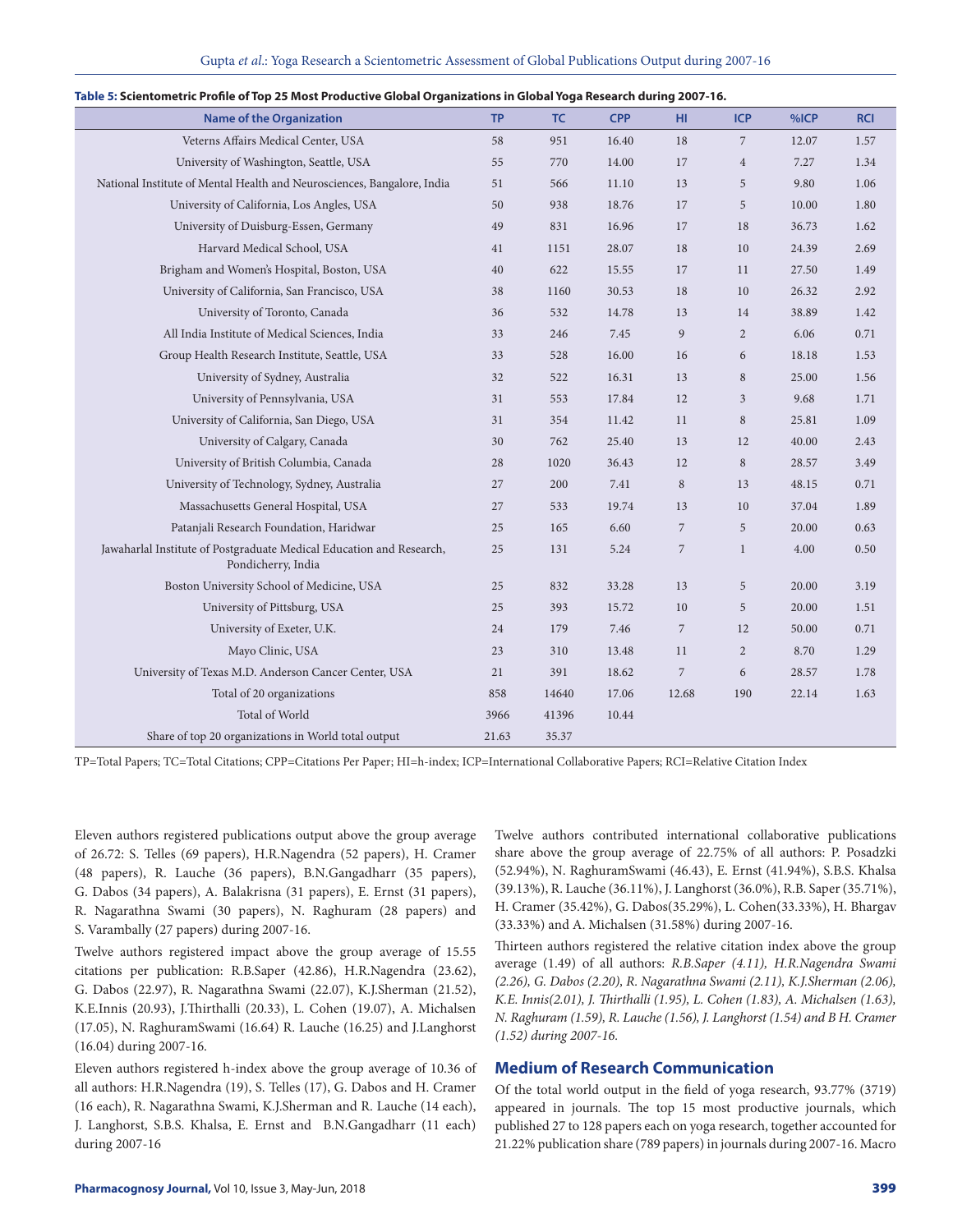| Name of the<br><b>Author</b> | <b>Affiliation of the Author</b>                                                               | <b>TP</b> | <b>TC</b> | <b>CPP</b> | HI             | <b>ICP</b>       | %ICP  | <b>RCI</b> |
|------------------------------|------------------------------------------------------------------------------------------------|-----------|-----------|------------|----------------|------------------|-------|------------|
| S. Telles                    | ICMR Centre for Advanced Research, Yoga and Patanjali<br>Research Foundation, Bangalore, India | 69        | 686       | 9.94       | 17             | 10               | 14.49 | 0.95       |
| H.R.Nagendra                 | Swami Vivekanda Yoga Anusandhan, Bangalore, India                                              | 52        | 1228      | 23.62      | 19             | $\overline{4}$   | 7.69  | 2.26       |
| H. Cramer                    | University of Duisburg-Essen, Germany                                                          | 48        | 762       | 15.88      | 16             | 17               | 35.42 | 1.52       |
| R. Lauche                    | University of Duisburg-Essen, Germany                                                          | 36        | 585       | 16.25      | 14             | 13               | 36.11 | 1.56       |
| B.N.Gangadharr               | National Institute of Mental Health and Neurosciences,<br>Bangalore, India                     | 35        | 442       | 12.63      | 11             | $\overline{4}$   | 11.43 | 1.21       |
| G. Dabos                     | University of Duisburg-Essen, Germany                                                          | 34        | 781       | 22.97      | 16             | 12               | 35.29 | 2.20       |
| A. Balakrisna                | Patanjali Research Foundation, Haridwar                                                        | 31        | 212       | 6.84       | $\,$ 8 $\,$    | $\mathbf{1}$     | 3.23  | 0.66       |
| E. Ernst                     | University of Exeter and Plymouth, U.K.                                                        | 31        | 405       | 13.06      | 11             | 13               | 41.94 | 1.25       |
| R. Nagarathna                | Swami Vivekanda Yoga Anusandhan, Bangalore, India                                              | 30        | 662       | 22.07      | 14             | $\overline{4}$   | 13.33 | 2.11       |
| S. Varambally                | National Institute of Mental Health and Neurosciences,<br>Bangalore, India                     | 27        | 341       | 12.63      | 10             | $\overline{2}$   | 7.41  | 1.21       |
| N. Raghuram                  | Swami Vivekanda Yoga Anusandhan, Bangalore, India                                              | 28        | 466       | 16.64      | $\,$ 8 $\,$    | 13               | 46.43 | 1.59       |
| J.Langhorst                  | University of Duisburg-Essen, Germany                                                          | 25        | 401       | 16.04      | 11             | 9                | 36.00 | 1.54       |
| K.J.Sherman                  | Group Health Research Institute, Seattle, USA                                                  | 25        | 538       | 21.52      | 14             | 3                | 12.00 | 2.06       |
| S.B.S. Khalsa                | Brigham and Women's Hospital, Boston, USA                                                      | 23        | 354       | 15.39      | 11             | 9                | 39.13 | 1.47       |
| A. Michalsen                 | Charite-Universitat medizin, Berlin, Germany                                                   | 19        | 324       | 17.05      | 10             | 6                | 31.58 | 1.63       |
| N. Singh                     | Patanjali Research Foundation, Haridwar                                                        | 19        | 135       | 7.11       | 6              | $\mathbf{1}$     | 5.26  | 0.68       |
| H.Bhargav                    | ICMR Centre for Advanced Research, Yoga and Patanjali<br>Research Foundation, Bangalore, India | 18        | 26        | 1.44       | 3              | 6                | 33.33 | 0.14       |
| P. Posadzki                  | Plymouth University, Penisula School of Medicine, U.K.                                         | 17        | 195       | 11.47      | 9              | 9                | 52.94 | 1.10       |
| J.Adams                      | University of Queensland, Australia                                                            | 15        | 93        | 6.20       | $\overline{7}$ | $\overline{2}$   | 13.33 | 0.59       |
| L. Cohen                     | University of Texas M.D. Anderson Cancer Centre, USA                                           | 15        | 286       | 19.07      | 5              | 5                | 33.33 | 1.83       |
| K.E.Innis                    | University of Virginia, Health Systems, VA, USA                                                | 15        | 314       | 20.93      | 10             | $\boldsymbol{0}$ | 0.00  | 2.01       |
| J.Thirthalli                 | National Institute of Mental Health and Neurosciences,<br>Bangalore, India                     | 15        | 305       | 20.33      | 10             | $\mathbf{1}$     | 6.67  | 1.95       |
| H.Lavretsky                  | University of California, California                                                           | 14        | 210       | 15.00      | 6              | 3                | 21.43 | 1.44       |
| R.B.Saper                    | Boston Medical Centre, USA                                                                     | 14        | 600       | 42.86      | 9              | 5                | 35.71 | 4.11       |
| A.B. Bhavanani               | Jawaharlal Institute of Postgraduate Medical Education and<br>Research, Pondicherry, India     | 13        | 38        | 2.92       | $\overline{4}$ | $\mathbf{0}$     | 0.00  | 0.28       |
|                              | Total of 25 authors                                                                            | 668       | 10389     | 15.55      | 10.36          | 152              | 22.75 | 1.49       |
|                              | Total of World                                                                                 | 3966      | 41396     | 10.44      |                |                  |       |            |
|                              | Share of top 25 authors in World total output                                                  | 16.84     | 25.10     |            |                |                  |       |            |

#### **Table 6: Scientometric Profile of Top 25 Most Productive Authors in Global Yoga Research during 2007-16.**

TP=Total Papers; TC=Total Citations; CPP=Citations Per Paper; HI=h-index; ICP=International Collaborative Papers; RCI=Relative Citation Index

level evaluation reveals that cumulative five-yearly publication share of top 15 most productive journals increased from 19.67% to 22.10% during the period between 2007-11 and 2012-16. The top ranking journals on yoga research were identified as: *Journal of Alternate and Complementary Medicine* (128 paper), followed by *Evidence Based Complementary and Alternate Medicine* (93 papers), *Complementary Therapies in Medicine* (64 papers), *International Journal of Yoga Therapy* (54 papers), etc. during 2007-16 (Table 7).

## Highly Cited Papers.

Of the global output of 3966 papers on yoga research, 44 were identified as highly cited papers each receiving 101 to 1092 citations in 10 years during 2007-16. These 44 papers together cumulated 8304 citations, averaging to 188.72 citations per paper. Of the 44 highly cited papers, 11 resulted as contributions by authors affiliated to single stand-alone organizations (as non-collaborative papers) and 33 by authors affiliated to two or more collaborating organizations (25 national collaborative and 8 international collaborative). Among international collaborative papers, the largest participation was from USA (29 papers), followed by India (6 papers), U.K. (5 papers), Canada (4 papers), Australia, Germany, Italy and Netherlands (2 papers each), Switzerland, Singapore and Russia (1 paper each). Of the 44 highly cited papers, 22 were published as articles, 21 as review papers and 1 as book. These 44 highly cited papers were published in 35 journals, of which 5 appeared in *Cochrane database of systematic reviews (Online)*, 2 papers each in *Annals of Internal Medicine, Integrative Cancer Therapies, Journal of Alternative and Complementary Medicine* and *Pain* and 1 paper each in 30 other journals, namely *Acta Oncologicab, Acta Psychiatrica Scandinavica, Brain, Behavior,*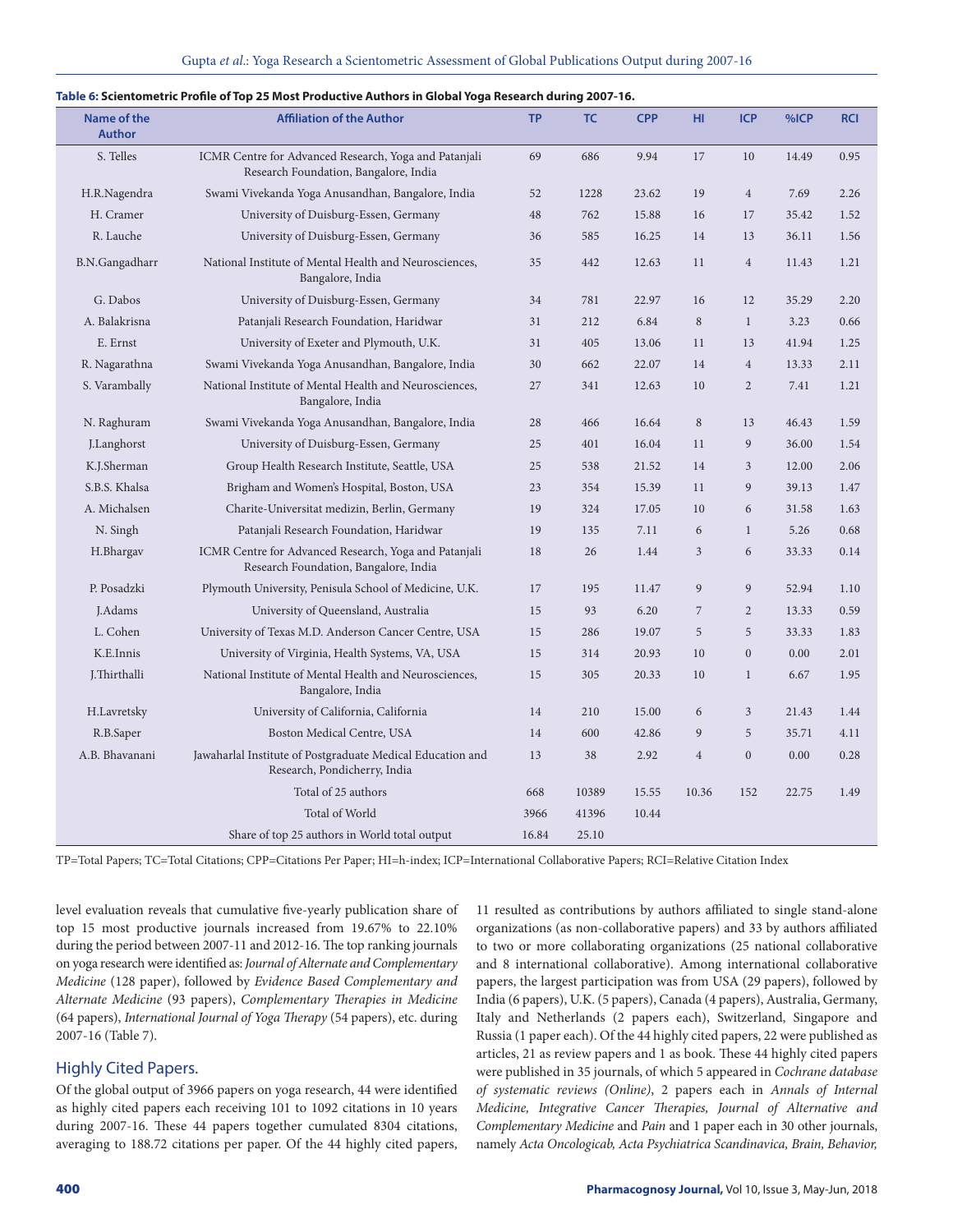| S.No           | <b>Name of the Journal</b>                          | <b>Number of Papers</b> |         |         |  |  |  |
|----------------|-----------------------------------------------------|-------------------------|---------|---------|--|--|--|
|                |                                                     | 2007-11                 | 2012-16 | 2007-16 |  |  |  |
| 1              | Journal of Alternate and Complementary Medicine     | 52                      | 76      | 128     |  |  |  |
| $\overline{2}$ | Evidence Based Complementary and Alternate Medicine | 21                      | 72      | 93      |  |  |  |
| 3              | Complementary Therapies in Medicine                 | 22                      | 42      | 64      |  |  |  |
| $\overline{4}$ | International Journal of Yoga Therapy               | 17                      | 37      | 54      |  |  |  |
| 5              | BMC Complementary and Alternate Medicine            | 14                      | 38      | 52      |  |  |  |
| 6              | Indian Journal of Physiology and Pharmacology       | 22                      | 27      | 49      |  |  |  |
| 7              | Explore the Journal of Science and Healing          | 23                      | 24      | 47      |  |  |  |
| 8              | Focus on Alternate and Complementary Therapies      | 21                      | 26      | 47      |  |  |  |
| 9              | Complementary Therapies in Clinical Practice        | 12                      | 28      | 40      |  |  |  |
| 10             | Journal of Ayurveda and Integrated Medicine         | 16                      | 24      | 40      |  |  |  |
| 11             | Journal of Bodywork and Movement Therapies          | 15                      | 25      | 40      |  |  |  |
| 12             | Journal of Clinical and Diagnostic Research         | 6                       | 32      | 38      |  |  |  |
| 13             | Indian Journal of Psychiatry                        | 2                       | 35      | 37      |  |  |  |
| 14             | <b>Integrated Cancer Therapies</b>                  | 15                      | 18      | 33      |  |  |  |
| 15             | Alternate Therapies in Health and Medicine          | $\,8\,$                 | 19      | 27      |  |  |  |
|                | Total of 15 journals                                | 266                     | 523     | 789     |  |  |  |
|                | Total global journal output                         | 1352                    | 2367    | 3719    |  |  |  |
|                | Share of top 15 journals in global journal output   | 19.67                   | 22.10   | 21.22   |  |  |  |

#### **Table 7: Top 20 Most Productive Journals in Global Yoga Research during 2007-16.**

*and Immunity, Circulation, Complementary Therapies in Medicine, Current Hypertension Reports, Evidence-based Complementary and Alternative Medicine, Evidence report/technology assessment, Hypertension, JAMA - Journal of the American Medical Association, Journal of Abnormal Child Psychology, Journal of Clinical Oncology, Journal of Clinical Psychiatry, Journal of General Internal Medicine, Journal of Occupational Health Psychology, Journal of Psychiatric Practice Journal of the Society for Integrative Oncology, Maturitas, National Health Statistics Reports, Neuropsychopharmacology, Oncologist, Pain Medicine, Psychiatric Services, Psycho-Oncology, Psychotherapy, Science, Social Cognitive and Affective Neuroscience, Supportive Care in Cancer, The Lancet Oncology* and *Thorax.*

To strengthen and encourage yoga research in the country, the government of India has established the Central Council for Research in Yoga and Naturopathy and has come up with programs to actively fund research projects on yoga studies. A few universities such as Swami Vivekananda Yoga Research Foundation, Bangalore and University of Patanjali at Hardwar have started bachelor, masters and Ph.D. degree programs on yoga and yoga research. Human Resource Development Ministry has constituted a committee to describe modalities for yoga education in Indian universities. Indian Council of Medical Research has established an advanced centre of research on yoga. Besides, many institutes of national importance, medical institutes such as AIIMS, PGIMER, NIHMHAS, etc. have set up yoga units to conduct research in this area. In addition, Ministry of Science and Technology, Govt. of India has started a programme to fund research projects on yoga and meditation. The basic themes of the program are: (i) effect of yoga and meditation on physical and mental health and (ii) the effect of yoga and meditation on body, brain and mind in terms of basic processes. In addition, Patanjali Research Foundation, Haridwar and Swami Vivekananda Yoga Research Foundation, Bangalore has created several programs on yoga to increase public awareness in the Indian subcontinent through the teachings of

Swami Ramdev. With these programs, India hopes to emerge as a leading country in yoga research within a few years.

# **CONCLUSION**

This study provides a quantitative and qualitative description of the development of the research involving yoga research over a period of 10 years from 2007 to 2016 using publications data from the Scopus database.

The scientific literature related to yoga research registered a growth of 7.79% per annum, averaged to mere 10.44 citations per paper in 10 years period, which decreased from 18.41 to 5.87 from 2007-11 to 2012-16.

The USA is the top most productive country in the world in yoga research. India ranked 2nd rank with 19.29% share followed by U.K. ( $3<sup>rd</sup>$  rank with 6.61% share), Canada ( $4<sup>th</sup>$  rank with 5.09% share), Australia  $(5<sup>th</sup>$  rank with 4.54% share), Germany ( $6<sup>th</sup>$  rank with 4.39% share), etc. The top 10 most productive countries in yoga research accounted for 83.74% global publication and 96.67% global citation share during 2007-16. Amongst top 10 most productive countries, only five countries scored relative citation index above the world average i.e. more than 1: Canada (1.81), USA (1.37), Germany (1.34), U.K. (1.31) and Italy (1.12) during 2007-16. The international collaborative share of top 10 countries in yoga research varied from 12.68% (India) to 42.59% (South Korea) during 2007-16. Medicine accounts for the largest share (78.67%) in global yoga research, followed by several other subjects including psychology (9.56%), biochemistry, genetics and molecular biology (9.53%), health profession (8.90%), nursing (8.63%), social sciences (7.56%), arts and humanities (6.98%), pharmacology, toxicology and pharmaceutics (5.85%) and neurosciences (5.09%) during 2007-16. The research activity in medicine, social sciences and neurosciences registered increase, as against decline in health profession and nursing field during